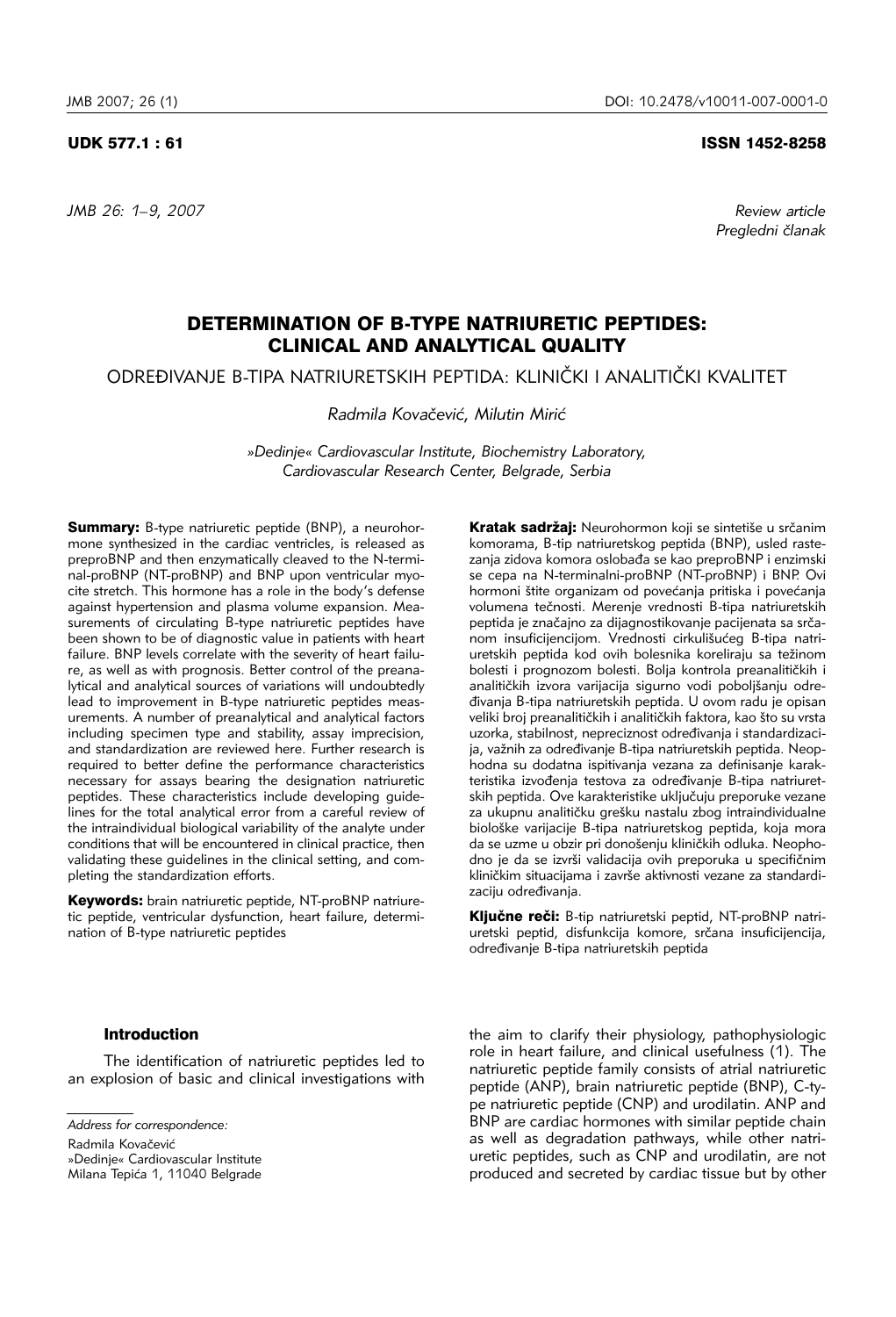

Figure 1 Synthesis and secretion of B-type natriuretic peptide (BNP) (1).

tissues (2). These peptides are characterized by a common 17 amino acid ring structure with a disulfide bond between two cysteine residues. This ring structure shows high homology between different natriuretic peptides, and it is essential for receptor bindings and the biological activity of natriuretic peptides.

Regulation of BNP synthesis and excretion occur mainly at the level of gene expression. The secretion and mRNA turnover of BNP are faster than those of ANP. The nucleic acid sequence of the BNP gene contains the destabilizing sequence »TATTTAT«  $(T=timin,$ A=adenin) which suggests that turnover of BNP mRNA is high, and that BNP is mainly synthesized in bursts (3–5). During secretion, a 108 amino acid pro-BNP is separated into a 32 amino acid carboxy-terminal biologically active portion (BNP) and a 76 amino acid amino terminal part (NT-proBNP-1-76) without biological activity (*Figure 1*).

Effects of natriuretic peptides are realized through mechanisms which are characteristic of all hormones. Natriuretic peptide is the first messenger which is bound to highly specific receptors and it realizes its intracellular effects by the second messenger. Three types of these receptors are verified: natriuretic receptor type A, natriuretic receptor type B, and natriuretic receptor type C. Although A and B types of natriuretic receptors have many similarities, intracellular parts are not completely homologous, which points to two different regulatory systems. Natriuretic receptor type C serves as clearance receptor. These highly specific receptors have been identified at target sites and kidneys. Most cardiovascular and renal effects of ANP and BNP result from cyclic-guanylmonophosphate formation which acts as a second messenger responsible for the cellular physiological responses to natriuretic stimulation.

Plasma BNP natriuretic hormone has weaker affinity for clearance receptors and enzyme endopeptidase than ANP. The plasma half-life of circulating BNP (20 min) is longer than the half-life of ANP (3 min). The biological half-life of N-terminal fragment NT-pro-BNP is 120 min. Natriuretic peptides are metabolized through the type C receptor. Removal of these peptides from circulation is conducted by enzyme degradation and glomerular filtration.

#### Effects of natriuretic peptides

Natriuretic peptides play a key role in blood pressure and volume homeostasis. Increased secretion of natriuretic peptides reduces blood pressure and plasma volume through coordinate action in the brain, adrenal gland, kidney, and vasculature (1). Natriuretic peptides increase the hematocrit values, most probably due to drop of plasma volume because of shifting the liquid on the capillary level from intravascular to interstitial space (6). This effect is realized by the increased permeability of vascular endothel and increased hydrostatic pressure in the capillaries. Drawing liquid from blood vessels into extravascular space is not the only mechanism for the reduction of heart overload. Natriuretic peptides oppose the vasodilatation of veins which decreases the influx into right heart and decreases minute volume. On the level of regional blood flows, natriuretic peptides increase renal plasma flow and flow through the hepatic circulation. Natriuretic peptides influence smooth muscle cells of the blood vessels. Vasodilatory effect, i.e. vasorelaxation effect, is more obvious in arteries than in veins.

Natriuretic peptides reduce sympathetic tone in the peripheral vasculature. This reduction is probably caused by the dampening of baroreceptors, suppression of the release of catecholamines from autonomic nerve endings, and especially by suppression of sympathetic outflow from the central nervous system (7, 8). Natriuretic peptides lower the activation threshold of vogues activity which leads to suppression of the reflex tachycardia and vasoconstriction that accompany the reduction in preload, ensuring a sustained descrease in mean arterial pressure (9). Natriuretic peptides have antimitogenic effect on smooth muscle cells of the blood vessels. Renal actions of ANP and BNP directly influence the tubules and inhibit the tubular ion reabsorption. Another mechanism of natriuretic peptide effects on electrolyte excretion is associated with redistribution of circulation within the kidney and with changes in renal circulation. When it comes to the effect on renal circulation, as shown by the hemodynamic results of many studies, natriuretic peptides increase renal blood flow and increase glomerular filtration. The most important effect that natriuretic peptides have is on the renin-angiotensin-aldosterone system. They are physiological antagonists of the renin-angiotensin-aldosterone system. Under the influence of natriuretic peptides large quantities of sodium reach distal tubules and through masculae dense inhibit renin secretion (10). Natriuretic peptides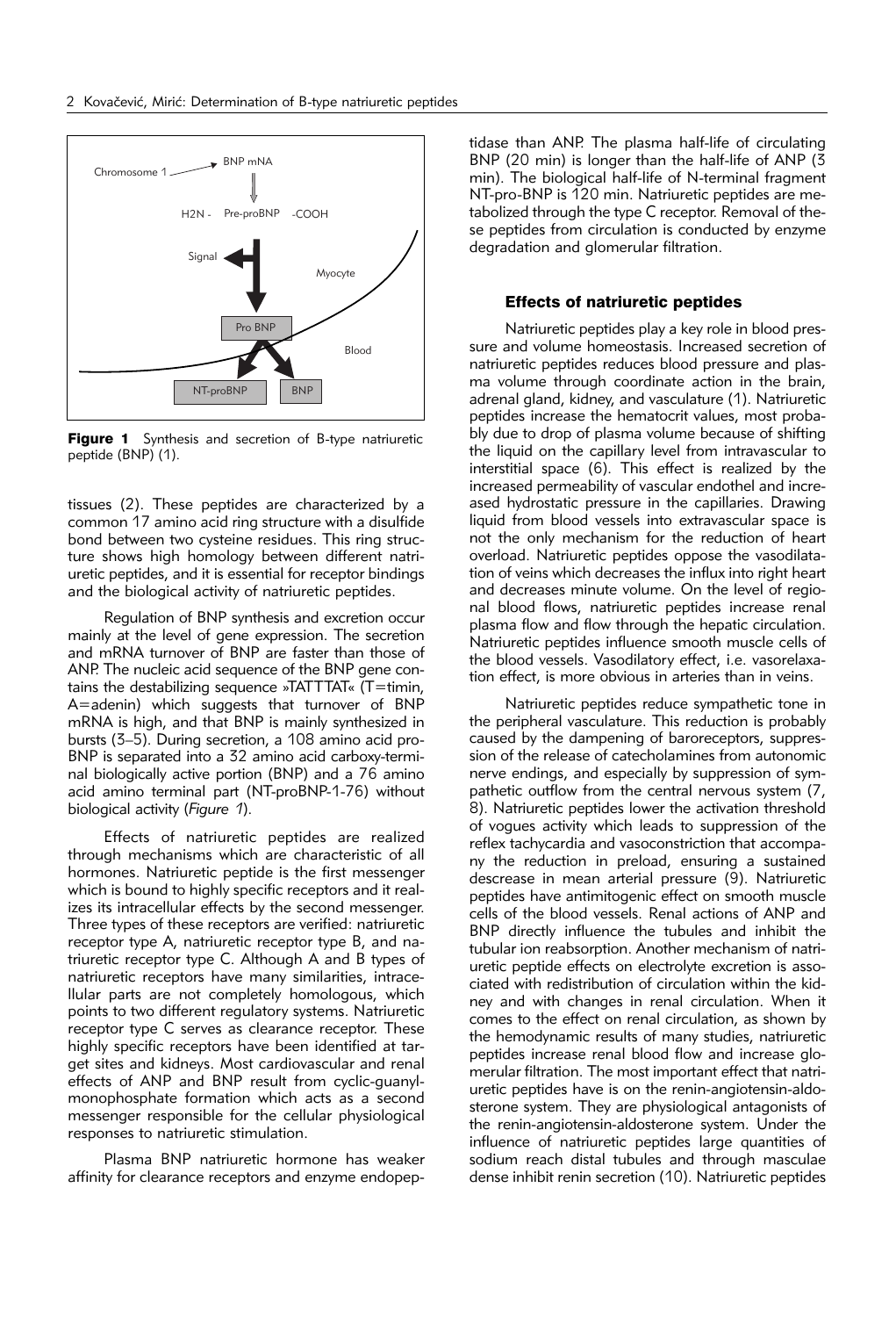inhibit biosynthesis and secretion of aldosterone by directly influencing the adrenal *zona glomerulosa*. These peptides realize their effects by opposing the reabsorbing effect of aldosteron on sodium ions. Most articles show that natriuretic peptides antagonize the vasoconstriction effect of angiotensin II.

The actions of natriuretic peptides in the brain reinforce those in the periphery. Therefore, the peripheral natriuretic effects are amplified by the central inhibition of salt appetite and water intake, which complements the renal diuretic effects of the peptide (11, 12). ANP inhibits secretion of vasopressin and, in some studies, corticotrophin through effects on the brain and pituitary gland (13).

## The role of natriuretic peptides in heart failure

Heart failure (HF) can be the result of any condition that decreases the ability of the heart to pump blood in order to meet the body's need for oxygen. The cause is usually decreased myocardial contractility due to heart damage (AMI, toxins, infections, stress, etc.). The heart can improve its decreased function by a long range of adaptive mechanisms (Frank-Straling mechanism, myocardial hyperthrophy with or without dilatation, activation of the neurohormonal system) which improve arterial blood pressure and perfusion of vital organs. Low-output HF leads to arterial underfilling which sets into motion a series of baroreceptormediated events with the goal to restore arterial circulatory integrity (14). Neurohumoral activation of the renin-angiotensin-aldosteron system and activation of the sympathetic nervous system play, in the beginning, a compensatory role in order to improve the weakened functions of the heart. Increased level of catecholamines by positive inotropic effect increases contractility of the heart muscle, while by positive chronotropic effect, that is, increased heart rate, it increases the decreased minute volume. The resulting vasoconstriction increases filling of the heart and stimulates thirst. Renal salt and water retention occur with a delay of several days. However, this compensatory effect soon becomes deleterious for the weakened heart muscle. Function of the heart is weakened more and more, and neurohumoral activation gains opposite effect. Beside that, it is well known that catecholamines have toxic effect on the myocardium, and that is the initial link in further progress of myocardial fibrosis. Catecholamines can be responsible for the hyperthrophy process which leads to the remodeling of the chamber. Higher level of catecholamines increases the heart rate and at the same time causes coronary vasoconstriction. The coronary flow is then decreased as well as the myocardial contractility. At the cell level it influences growth factors and the apoptosis.

Natriuretic peptides have an important role in maintaining the compensated state of HF and de-

laying progression of the disease. Cardiac hyperthrophy, which usually accompanies heart failure, stimulates the production of ANP and BNP, and their release is further stimulated by stretching of the failing atria and ventricular myocardium (15, 16). The mechanism of an increased secretion of natriuretic peptides can be explained by chronic central hypervolemia with increased ventricular filling pressure (17). Natriuretic peptides protect the body from excessive quantities of salt and water, inhibit production and effects of vasoconstriction peptides and influence the vascular relaxation. They inhibit the release of ACTH and the sympathicus effect. On the peripheral level, they increase the filtration rate, diuresis, natriuresis, decrease the systemic vascular resistance and plasma volume in order to protect the heart from overload. In the progression of the disease vasoconstriction effects and retaining of salt and water take prevalence and natriuretic peptides can work no longer against the renin-angiotensin-aldosteron system and the sympathetic nervous system. This condition leads to appearance of the clinical signs and symptoms of HF. ANP and BNP plasma concentrations correlate with the level of disease according to the New York Heart Association (NYHA) functional class (18). In further progression of the disease glomerular filtration and urine flow decrease, and sodium absorption increases in the proximal tubules with the decreased sodium flow in the collecting ductus where natriuretic peptides act. In patients with HF, ANP and BNP are synthesized in ventricles and atria, but their response is inadequate.

## Clinical applications

## *Heart failure*

Numerous studies have consistently found that these peptides are elevated in patients with HF and



**Figure 2** Relationship between B-type natriuretic peptide (BNP) and N-terminal (NT)-proBNP and the New York Heart Association (NYHA) functional classification. Data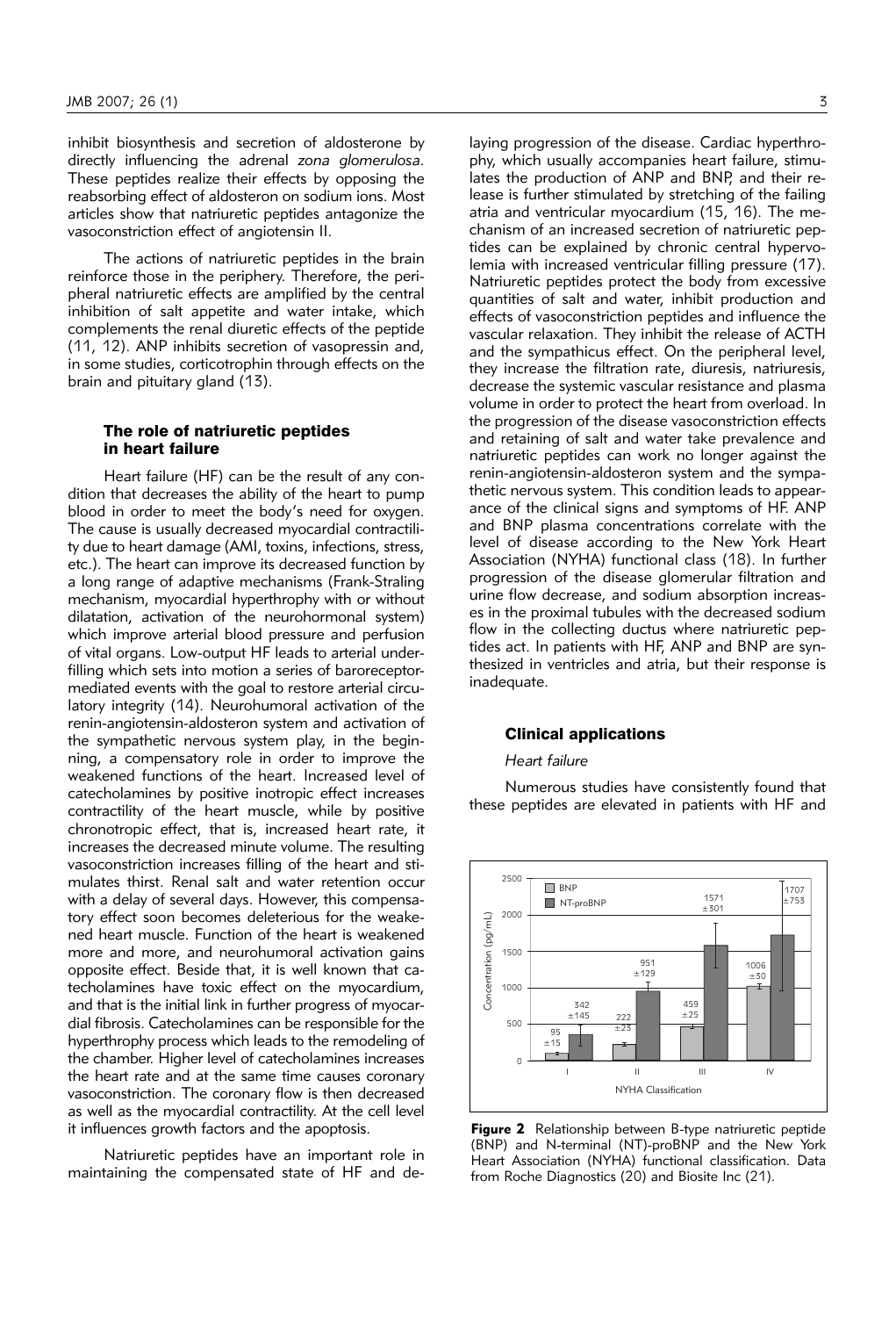the values were found to be related to disease severity as assessed by the NYHA functional class (*Figure 2*), left ventricular systolic ejection fraction, and left ventricular diastolic function (18–22). BNP is the emergency hormone that responds immediately to ventricular overload. Release of BNP appears to be directly proportional to the degree of ventricular volume expansion and pressure overload (23). High levels of these heart hormones point to the presence of a high risk for the development of fatal cardiovascular complications, including death (24, 25). Determination of these peptides is also clinically significant as an exclusion test in HF diagnosis, considering their highly negative predictive importance.

### *Acute setting*

Several studies confirmed that determining BNP and NT-proBNP concentrations can help clinicians in the differential diagnosis of acute dyspnea. In a study of 250 patients presenting to emergency department with dyspnea, a BNP of >80 pg/mL was 98% sensitive and 92% specific for an ultimate diagnosis of congestive heart failure (CHF) (26). In another emergency room study of 321 patients with severe dyspnea, a BNP of >94 pg/mL was 86% sensitive and 98% specific of an eventual clinical diagnosis of CHF (27). Using the cutoff of 100 pg/mL, the sensitivity and the specificity of BNP level were 90% and 76%, respectively; the cutoff of 50 pg/mL was assessed with the sensitivity of 97% and the specificity of 62% in a multicentric study of 1586 patients presenting with acute dyspnea not obviously caused by CHF (23). In a similar primary practice cohort, the use of NT-proBNP improved the accuracy of HF diagnosis by 21%, whereas repeated clinical evaluation without prior knowledge of NT-proBNP improved diagnosis by only 8% (28). Low BNP or NT-proBNP concentrations (<100 ng/mL or <300 ng/mL, respectively) during the initial approach to patients with suspected HF can confidently exclude heart failure diagnosis. A positive result should lead to investigations in order to detect the cardiac functional and structural abnormalities or other conditions associated with raised BNP concentrations (mild to severe chronic obstructive pulmonary disease, renal failure, myocardial ischemia, atrial fibrillation) (1).

Combination of a strategy based on BNP determination and clinical assessment is the ideal approach to optimize early diagnosis and intervention (29, 30). The presence of markedly raised levels of BNP and NT-proBNP may help to target those for subsequent detailed assessment of underlying cardiac dysfunction using more specialized procedures (e.g. echocardiography, radionuclide ventriculography, exercise testing, etc.).

## *The prognostic value of BNP and NT-proBNP*

These markers are beneficial because of their prognostic value. Several large-scale studies have convincingly shown that BNP and NT-proBNP provide strong prognostic information for an unfavourable outcome (death, cardiovascular death, readmission or cardiac events) in patients with heart failure or asymptomatic left ventricular dysfunction (31). Both BNP and NT-proBNP are independent predictors of high left ventricular end-diastolic pressure and are more useful than ANP or other neurohormones for assessing mortality in patients with chronic HF (32). In moderate to severe HF patients (left ventricular ejection fraction <25%), both BNP and NT-proBNP were independently related to death within four years, and survivors showed increasing left ventricular ejection fractions, in parallel with the decreasing NT-pro-BNP values (33). Patients with the highest NT-pro-BNP levels had a very poor short-term prognosis (34).

It has been verified in studies that the BNP is the best predictor of 30-day mortality in patients with acute coronary syndromes (35). Other authors have shown that the NT-proBNP level above the median value predicts four-year mortality in acute coronary syndromes (36).

Natriuretic peptides have also been used to estimate prognosis in other cardiovascular conditions (valve disease, acute pulmonary embolism).

## *Coronary artery disease (CAD)*

It is well known from experimental studies and clinical investigations in humans that natriuretic peptides are released from ischemic cardiomyocytes, and that hypoxia per se stimulates the release of these peptides from the myocardium (37). Cross-sectional data from two small-scale studies have suggested that circulating BNP and NT-proBNP, but not ANP levels, are higher in patients with unstable angina than in patients with stable coronary artery disease (38, 39). A significant net release of BNP occurred during reperfusion after cardioplegic cardiac arrest in patients undergoing uneventful coronary artery bypass grafting, and plasma BNP closely correlated with myocardial lactate production as well (40). It has also been demonstrated that BNP even rises after temporary myocardial ischemia induced by balloon inflation during coronary intervention.

#### *Acute coronary syndromes (ACS)*

Elevated BNP and proBNP concentrations do not necessarily reflect HF, but may also result from cardiac ischemia. Recent studies have shown that plasma concentrations of BNP and proBNP are elevated in patients presenting with unstable coronary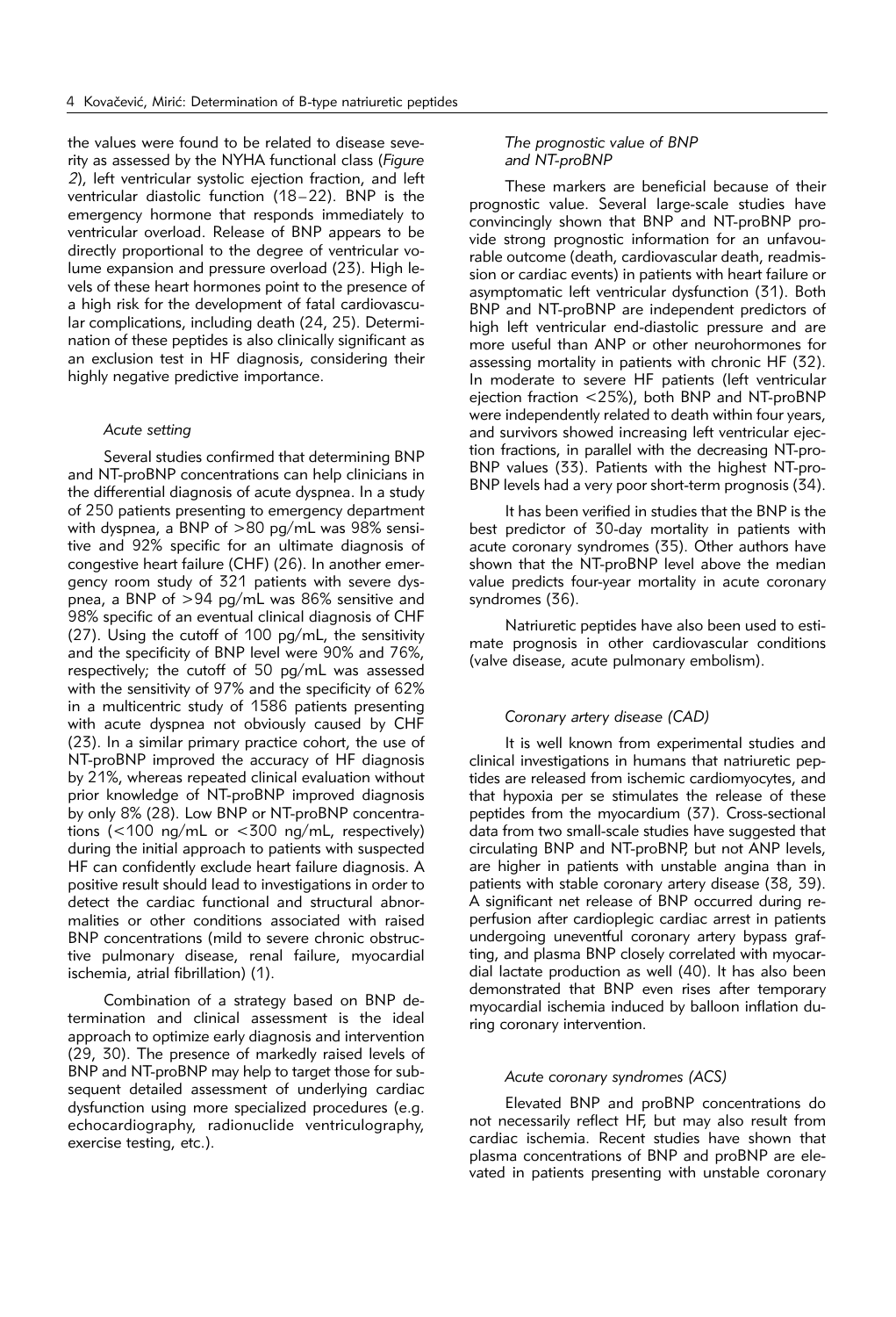syndrome or myocardial infarction. Natriuretic peptides greatly increased in AMI patients during the acute phase, perhaps as a compensatory reaction (41). This increase is probably due to several factors, including alterations in hemodynamics, ischemia, increased synthesis, especially in the periinfarction zone, or release from the necrotic myocardium (37). Goetze et al. suggest that ventricular BNP gene expression is up-regulated by myocardial hypoxia, resulting in augmented plasma concentrations of BNP and pro-BNP (42). Sustained elevation of plasma BNP up to 90 days after AMI was associated with progressive ventricular remodeling in large transmural infarction (43). In various studies in patients with ACS different cutoff values have been applied, but to date no clearly defined cutoff has been established. Furthermore, both markers are highly predictive for an adverse outcome independently of other biomarkers, especially troponins and C-reactive protein (CRP). In the FRISC-II trial serial NT-proBNP analyses were evaluated during the acute and chronic phase of ACS, and disclosed that the predictive value of NT-proBNP value measured three and six months after the index event is a better predictor for two-year mortality than early NT-proBNP determination at admission or at 48 h after the acute event (44). Plasma BNP and proBNP concentrations provide prognostic information and are prognostic markers of morbidity and death in patients presenting with acute coronary syndrome.

#### *BNP for monitoring heart failure treatment*

Data from studies are promising and suggest that BNP and NT-proBNP might be clinically useful for determining the optimal treatment for patients with HF and for monitoring treatment effects (22, 45). However, most studies report mean natriuretic peptide changes in parallel with different criteria for the improvement of HF without showing the individual course of a patient. Criteria, such as cardiothoracic ratio and left ventricular end-diastolic diameters or increases in maximal exercise capacity during the bicycle exercise stress test and improvement in NYHA class, were associated with decreases in BNP concentrations during follow-up of the congestive HF patients (46–47). A study of 69 patients with symptomatic HF found significantly fewer total cardiovascular events (deaths, hospital admissions or episodes of HF decompensation) in the group randomized to NT-proBNP guided therapy compared to a similar group of patients whose therapy was guided by the commonly used clinical variables (48). Furthermore, patients with mild forms of HF may benefit from disease monitoring with natriuretic peptides. In patients with ischemic cardiomyopathy, elevation of BNP without marked activation of norepinephrine identified a group who had the best response to beta-blockade with carvedilol (49). However, only moderate but equal diagnostic performances of changes in BNP and NT-proBNP to differentiate between HF patients with and without improvement in the clinical HF status were found during a 3-month follow-up, and, therefore, natriuretic peptides cannot replace the already established methods (50). Early clinical experience in applying these findings to individual patients, however, suggests that the intraindividual biologic variation of BNP may make interpretation of serial measurements difficult (51). Therefore, only marked BNP or NT-proBNP changes during follow-up are related to changes in the clinical HF status.

Natriuretic peptides are increased in all diseases affecting the cardiac or renal function and fluid balance. However, BNP rises as renal function declines, so reduction of BNP based on diuretics may result in worsening renal function and subsequent increases in BNP concentrations (1).

## The causes of variability in NP measurement

Obtaining of reliable results during NP measurements requires good recognition of all preanalytical and analytical variables, which may influence the NP values. The preanalytical ones include: physiological factors (age and gender, lifestyle, obesity, drug use, and some other conditions) and sample collection (blood sampling conditions, sample type, time and temperature of sample preservation). Analytical variables include: measurement methods, standardization of assays, limit of detection, linearity, imprecision of methods, reference limit.

### *Preanalytical issues*

*Gender and age*: uniformly across community cohorts women have higher BNP values than men of the same age strata. Estrogens stimulate the natriuretic peptide production in females (52). Research showed that secretions of BNP and NT-proBNP are affected by age. Blood concentrations of these peptides increase with age, presumably as a result of left ventricular stiffness and progressive deterioration of renal function.

*Biological variability*: a lack of understanding of the physiological and biological variability of BNP and NT-proBNP in HF patients may lead clinicians to misinterpret changing (increasing or decreasing) BNP and NT-proBNP concentrations in the context of establishing the success of failure therapy. It has been reported in the literature that both BNP and NTproBNP exhibit an intraindividual biological variability of 30–50%. Therefore, only marked BNP or NT-pro-BNP changes during follow-up are related to changes in the clinical HF status.

*Obesity*: obesity has also been shown to have an impact on BNP measurements; there is an inverse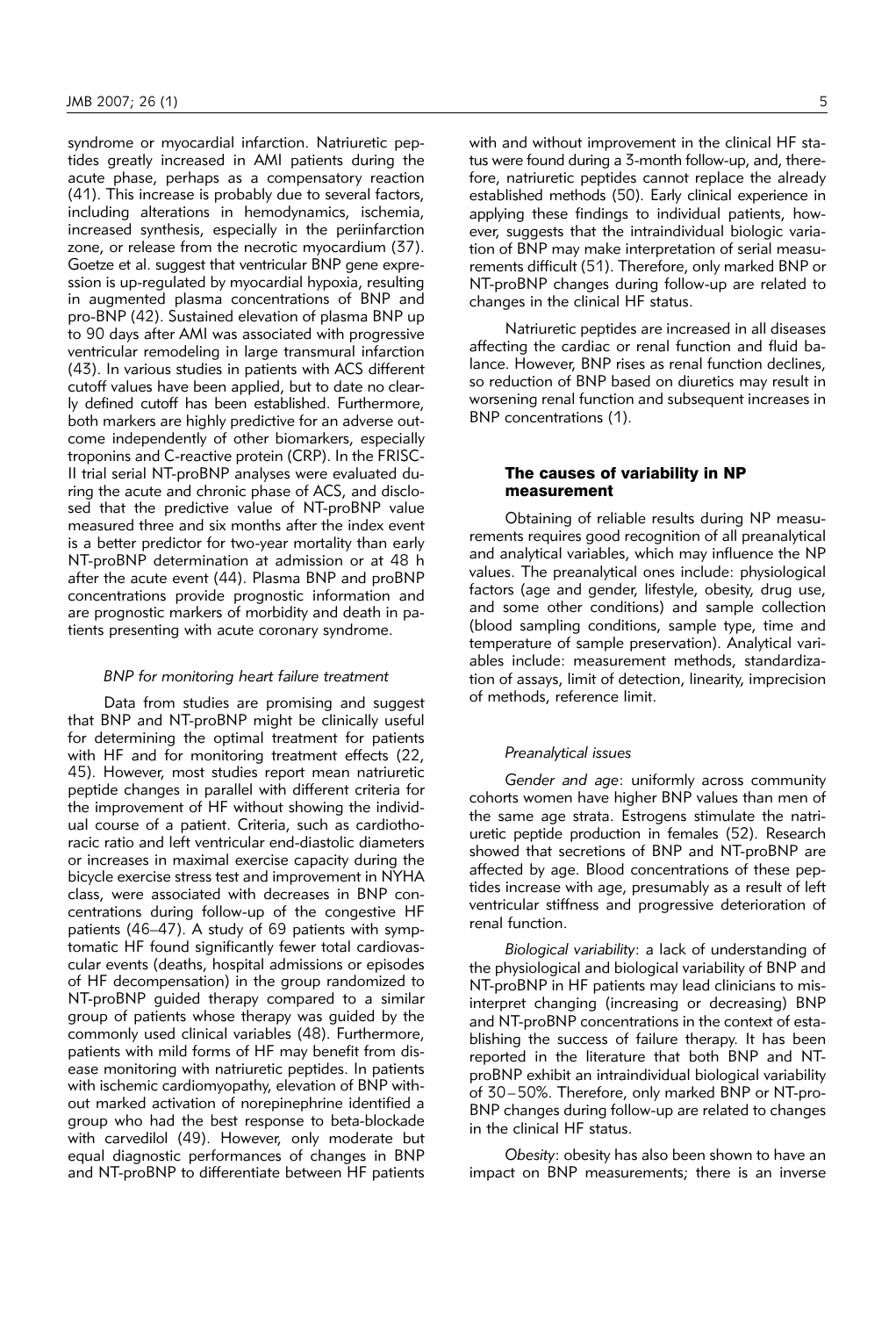relationship between BMI increase and BNP decreases. The observation of lower concentrations of BNP in obese people remains unexplained.

*Pathological state*: patients with severe lung disease, hypertension, and diabetes may have higher BNP and NT-proBNP concentrations than their agematched controls. Plasma values of these peptides are also increased in patients suffering from chronic renal failure or liver cirrhosis with ascites.

*Drugs*: blood samples should ideally be drawn before the start of therapy in HF patients. Drugs used in HF treatment can modify circulation concentrations of BNP. Beta-blockade may have a variable effect on circulating BNP concentrations (53). Diuretics and vasodilators reduce BNP concentrations rapidly (together with falling intracardiac filling pressures); angiotensin-converting enzyme (ACE) inhibitors, angiotensin II receptor antagonists, and spironolactone also lead to decreases in BNP concentrations.

*Other conditions*: habits, such as sodium intake, may influence the NP levels. Increased plasma levels have also been reported in the last trimester of pregnancy and in the immediate puerperium (54).

*Blood sampling conditions*: blood should be drawn only after the standardized period of rest because NPs may increase with exercise. In most studies on NPs in HF duration of rest was usually 10 minutes. In all follow-up investigations, the position of the patient should always be the same, either supine or sitting. To eliminate the effects of diurnal fluctuations of NPs concentrations, blood should be drawn at the same time of the day during the follow-up. However, in healthy subjects, no day-to-day fluctuations or circadian rhythm have been reported for BNP when determined every third hour over 24 hours (55).

*Sample type*: for BNP assays, EDTA anticoagulated whole blood or plasma appears to be the only acceptable specimen choice. Only one system, the Biosite Triage meter, allows for the direct measurement of whole blood (EDTA) BNP. At present, it appears that for the Elecsys NT-proBNP assay, serum is the matrix of choice. However, for NT-proBNP, heparin plasma and EDTA plasma (reads 10% lower) appear acceptable.

*Time and temperature of sample preservation:* specimens for BNP measurement may be stored at ambient temperature for 24 h or at 30 °C for 12 h; EDTA plasma is stable at  $-20$  °C for one month or, with an addition of the protease inhibitor aprotinin, longer (56). BNP is reportedly unstable when collected in glass tubes because of the activation of kallikreins of the extrinsic clotting pathways, but this phenomenon may be dependent on the specificities of antibodies used in the measurement method (57). Neuroendopeptidases (NEPs) are not likely involved with *in vitro* degradation because BNP degradation

continues after the deactivation of NEPs by EDTA chelation (58).

NT-proBNP appears to be relatively stable during the sample storage. Measured concentrations in serum, heparinized plasma, and EDTA plasma are stable in samples stored at room temperature or 4 °C for at least 72 h (59). Samples are also stable for at least one year when stored at –80 °C, and five freeze-thaw cycles had no effect on analyte concentration (60).

## *Analytical issues*

*Measurement methods:* at present, there are several commercially available assays for BNP and NT-proBNP for routine clinical practice. BNP can be assayed on Access 2 BNP (Biosite, San Diego, CA), or by a rapid fluorescence immunoassay Triage meter BNP assay (Biosite), an enzyme immunoassay (AxSYM BNP, Abbott Diagnostics, IL), or a chemiluminescent immunoassay (ADVIA Centaur BNP, Bayer Diagnostics, NY) and NT-proBNP can be measured by an electrochemiluminescent assay (E170, Roche Diagnostics, IN).

*Standardization of assays*: currently available commercial assays for BNP and NT-proBNP are not standardized, i.e., they have not been calibrated against common standards. These assays have different characteristics, and their relative performance has only begun to be evaluated. Possible reasons for the nonharmonization of methods are differences in the peptide calibrators used and variation in assay antibody reactivity to the analyte forms that may be present in blood, which would lead to varying total immunoreactivity among assays (61). Therefore, reference intervals and decision limits derived from clinical studies are only valid for the particular assay used and must not be extrapolated to other assays.

*Interferences*: assays for BNP and NT-proBNP may differ in their susceptibility to analytical interferences. Interferences from heterophilic antibodies, such as rheumatoid factor, or from human anti-animal antibodies (HAAAs) may lead to false test results (62). Icteric and hemolyzed samples might also be a problem in certain immunoassays with fluorometric detection of the signal.

*The limit of detection*: for each automated natriuretic peptide method the limit of detection is lower than the manufacturers' claimed values. The limit of detection for each method is lower than 9 ng/L (63).

*Linearity*: the target value for each linearity sample was calculated based on the samples with the lowest and the highest concentrations within the analytical measurement range for each method. All methods had a maximum average deviation from the target recovery of less than 10% (63).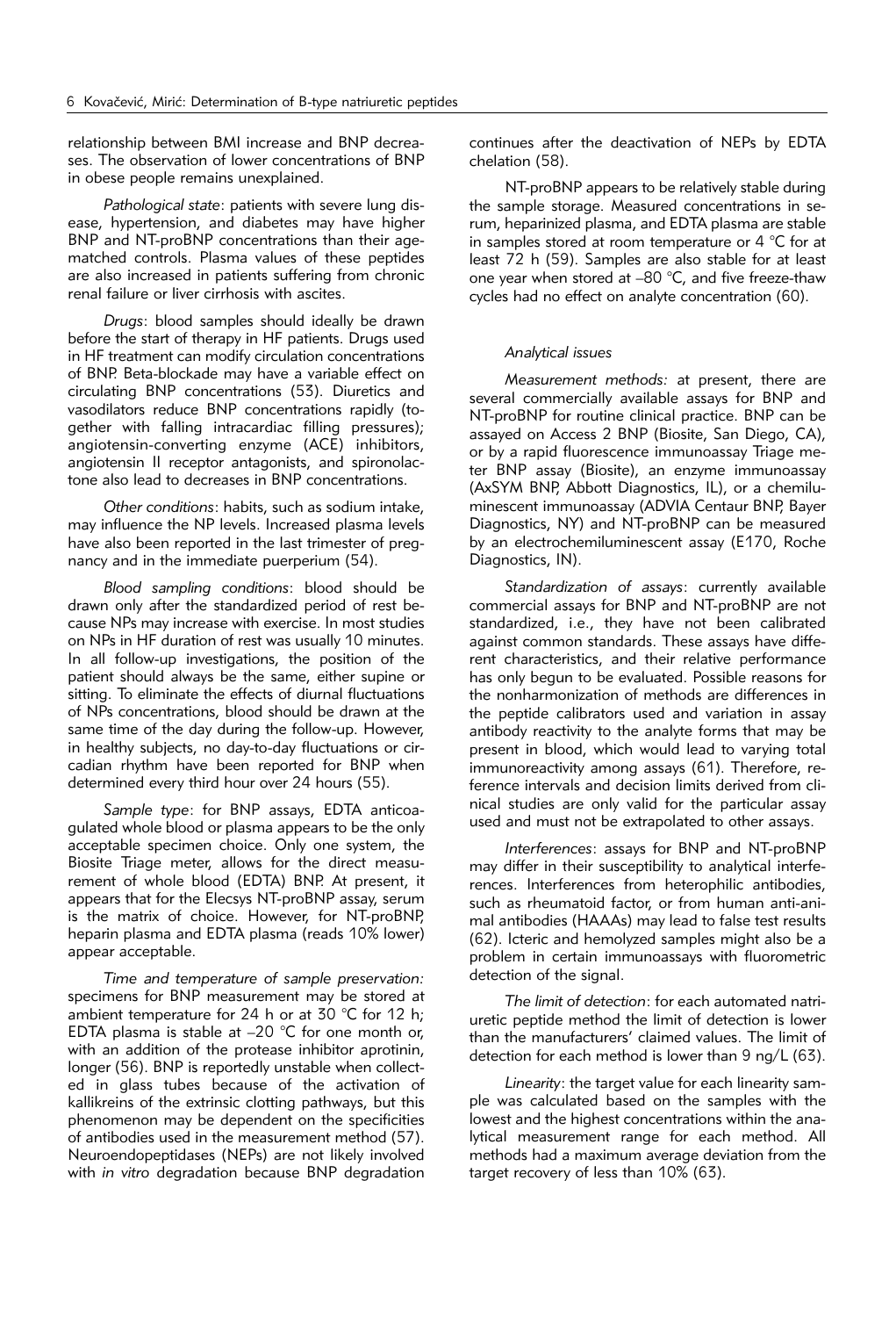*Imprecision of methods*: imprecision studies were performed using individual manufacturers' quality control material. All methods demonstrated total imprecision of less than 10% (63).

*Reference limit*: the upper 97.5 % reference limit for all methods fell below the manufacturers' clinical decision thresholds. The AxSYM and E170 had upper limits that were only slightly lower than the manufacturers' diagnostic cutoff values. The AxSYM had upper reference limit of 79 ng/L with the diagnostic cutoff of 100 ng/L, and the E170 had an upper reference limit of 114 ng/L with the diagnostic cutoff of 125 ng/L. The Access 2 BNP and ADVIA Centaur BNP, however, had upper reference limits of 42 ng/L and 37 ng/L, respectively, that were much lower than the diagnostic cutoff of 100 ng/L for each assay (63).

#### Conclusion

Plasma brain natriuretic peptide (BNP) and NTproBNP are considerably increased as a result of

#### References

- 1. Bettencourt PM. Clinical usefulness of B-type natriuretic peptide measurement: present and future perspectives. Heart 2005; 91: 1489–94.
- 2. Sagnella GA. Measurement and significance of circulating natriuretic peptides in cardiovascular diseases. Clin Sci 1998; 95: 512–29.
- 3. Porter JG, Arestem A, Palasi T, Scarborough RM, Lewicki JA, Seilhamer JJ. Cloning of cDNA encoding porcine brain natriuretic peptide. J Biol Chem 1989; 264: 6689–92.
- 4. Sudoh T, Maekawa K, Kojima M, Minamino N, Kangawa K, Matsuo H. Cloning and sequence analysis of cDNA encoding a precursor for human brain natriuretic peptide. Biochem Biophy Res Commun 1989; 159: 1427–34.
- 5. Seilhamer JJ, Arestem A, Miller JA, et al. Human and canine gene homologs of porcine brain natriuretic peptide. Biochem Biophy Res Commun 1989; 165: 650–8.
- 6. Wijeyaratne CN, Moult PJA. The effect of  $\alpha$  human atrial natriuretic peptide on plasma volume and vascular permeability in normotensive subjects. J Clin Endocrinol Metab 1993; 76: 343–46.
- 7. Schultz HD, Gardner DG, Deschepper CF, Coleridge HM, Coleridge JC. Vagal C-fiber blockade abolishes sympathetic inhibition by atrial natriuretic factor. Am J Physiol 1988; 155: R6–R13.
- 8. Yang RH, Jin HK, Wyss JM, Chen YF, Oparil S. Pressor effect of blocking atrial natriuretic peptide in nucleus tractus solitarii. Hypertension 1992; 19: 198–205.
- 9. Levin RE, Gardner GG, Samson KW. Natriuretic peptides. N Engl J Med 1998; 339: 321–28.

myocardial stress caused by various cardiovascular diseases. In the clinical practice, BNP testing is best used as a »rule out« test for the suspected cases of new HF in breathless patients presenting to either the outpatient or emergency care settings. Both markers can be measured using fully automated commercially available assays. The assays have not been standardized so far and the application of various calibration materials may contribute to different results. Although precise cutoff values of BNP and NT-proBNP have not been established as yet, heart failure appears to be very unlikely below the plasma concentrations of 100 pg/mL and 300 pg/mL, respectively. The high biological variation of natriuretic peptides must be considered when interpreting serial BNP and NT-proBNP results. In heart failure patients BNP is probably useful as a marker of prognosis. It can help to identify those at highest risk of mortality and recurrent hospitalization. Recent studies demonstrated the usefulness of these markers in guiding and monitoring heart failure treatment.

- 10. Jensen KT, Carstens J, Pedersen EB. Effect of BNP on renal homodynamic, tubular function and vasoactive hormones in humans. Am J Physiol 1998; 247: F63–72.
- 11. Blackburn RE, Samson WK, Fulton RJ, Stricker EM, Verbalis JG. Central oxytocin and ANP receptors mediate osmotic inhibition of salt appetite in rats. Am J Physiol 1995; 269: R245–51.
- 12. Burrell LM, Lambert HJ, Baylis PH. Effects of atrial natriuretic peptide on thirst and arginine vasopressin release in humans. Am J Physiol 1991; 260: R475–9.
- 13. Samson WK. Recent advances in ANF research. Trends Endocrinol Metab 1992; 3: 86–90.
- 14. Schrier RW, Abraham WT. Hormones and hemodynamics in heart failure. N Engl J Med 1999; 341: 577–85.
- 15. Hosoda K, Nakao K, Mukoyama M, et al. Expression of brain natriuretic peptide gene in human-production in the ventricle. Hypertension 1991; 17: 1152 –56.
- 16. Yoshibayashi M, Kamiya T, Saito Y, Matsuo H. Increased plasma levels of brain natriuretic peptide in hypertrophic cardiomyopathy. N Engl J Med 1993; 329: 433–34.
- 17. Yoshimura M, Yasue H, Okumura K, et al. Different secretion patterns of atrial natriuretic peptide and brain natriuretic peptide in patients with congestive heart failure. Circulation 1993; 87: 464–69.
- 18. Mukoyama M, Nakao K, Saito Y, et al. Increased human brain natriuretic peptide in congestive heart failure. N Engl J Med 1990; 323: 757–58.
- 19. Colucci WS, Elkayam U, Horton DP, et al. Intravenous nesiritide, a natriuretic peptide, in the treatment of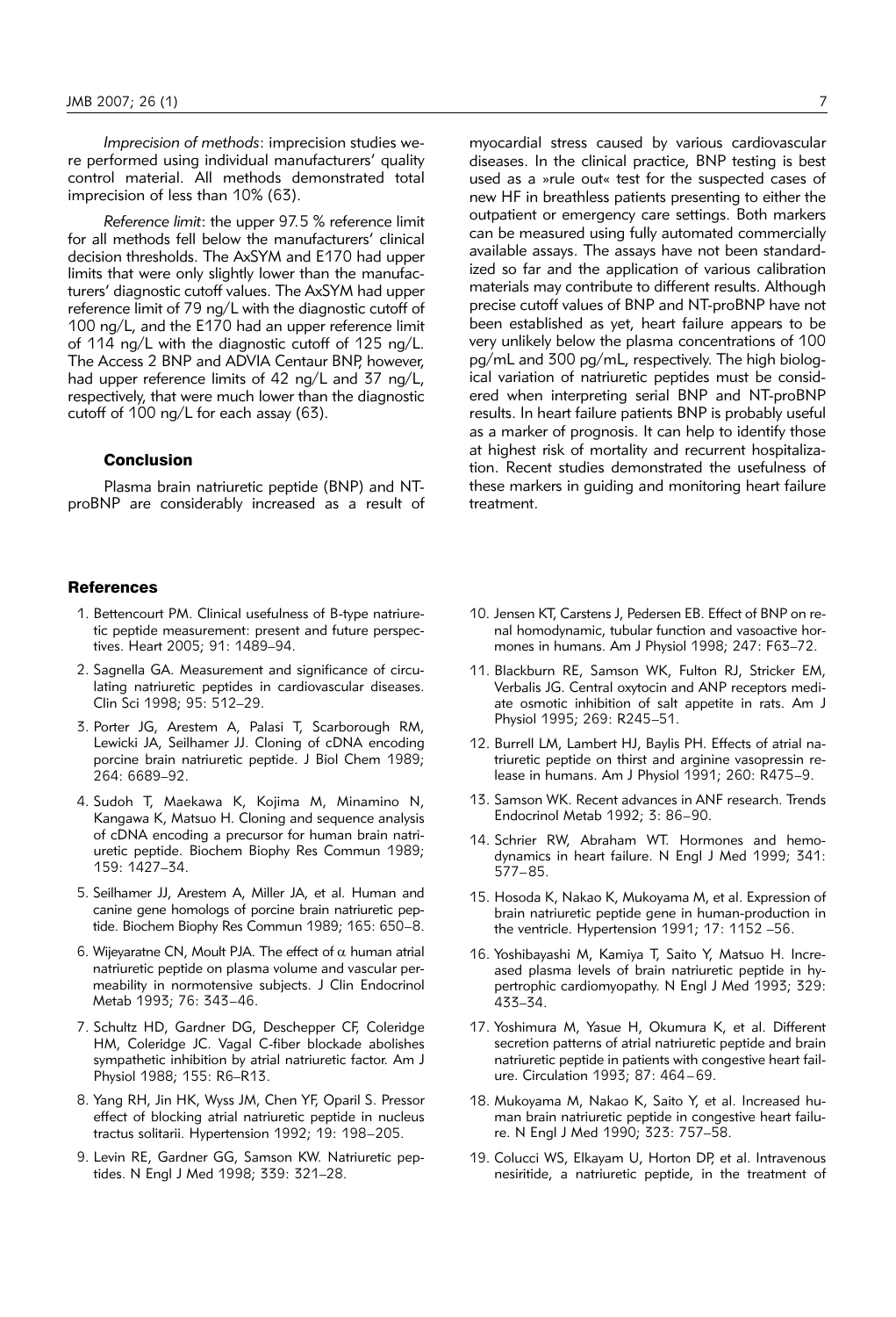decompensated congestive heart failure. N Engl J Med 2000; 343: 246–53.

- 20. Roche Diagnostics. ProBrain Natriuretic Peptide package insert. Indianapolis (IN): Roche Diagnostics Inc.; 2002.
- 21. Biosite. TriageBNP package insert. San Diego (CA): Biosite Inc.; 2002.
- 22. Weber M, Hamm C. Role of B-type natriuretic peptide (BNP) and NT-proBNP in clinical routine. Heart 2006; 92: 843–49.
- 23. Maisel SA, Krishnaswamy P, Nowak MR, et al. Rapid measurement of B-type natriuretic peptide in the emergency diagnosis of heart failure. N Engl J Med 2002; 347: 161–67.
- 24. Tsutamoto T, Wada A, Maeda K, et al. Plasma brain natriuretic peptide level as a biochemical marker of morbidity and mortality in patients with asymptomatic or minimally symptomatic left ventricular dysfunction. Comparison with plasma angiotensin II and endothelin-1. Eur Heart J 1999; 20: 1799–807.
- 25. McDonagh TA, Cunningham AD, Morrison CD, et al. Left ventricular dysfunction, natriuretic peptides and mortality in an urban population. (In press). Heart 2001.
- 26. Dao Q, Krishnaswamy P, Kazanegra R, et al. Utility of B-type natriuretic peptide in the diagnosis of congestive heart failure in an urgent-care setting. JACC 2001; 37: 379–85.
- 27. Morrison LK, Harrison A, Krishnaswamy P, Kazanegra R, Clopton P, Maisel A. Utility of a rapid B-natriuretic peptide assay in differentiating congestive heart failure from lung disease in patients presenting with dyspnea. J Am Coll Cardiol 2002; 39: 202–09.
- 28. Wright SP, Doughty RN, Pearl A, et al. Plasma aminoterminal pro-brain natriuretic peptide and accuracy of heart-failure diagnosis in primary care. J Am Coll Cardiol 2003; 42: 1793–1800.
- 29. Silver MA, Maisel A, Yancy CW, et al. BNP Concensus Panel 2004: A clinical approach for the diagnostic, prognostic, screening, treatment monitoring, and therapeutic roles of natriuretic peptides in cardiovascular diseases. Congest Heart Fail 2004; 10 (5 suppl 3): 1–3.
- 30. Cowie MR, Jourdain P, Maisel A, et al. Clinical applications of B-type natriuretic peptide (BNP) testing. Eur Heart J 2003; 24: 1710–18.
- 31. Muders F, Kromer EP, Griese DP, et al. Evaluation of plasma natriuretic peptides as markers for left ventricular dysfunction. Am Heart J 1997; 134: 442–49.
- 32. De Lemos JA, Morrow DA, Bentley JH, et al. The prognostic value of B-type natriuretic peptide in patients with acute coronary syndromes. N Engl J Med 2001; 345: 1014–21.
- 33. Stanek B, Frey B, Hulsmann M, Berger R, Strum B, Strametz-Juranek J, et al. Prognostic evaluation of neurohumoral plasma levels before and during beta-blocker therapy in advanced left ventricular dysfunction. J Am Coll Cardiol 2001; 38: 436–42.
- 34. Kirk V, Bay M, Parner J, Krogsgaard K, Herzog TM, Boesgaard S, et al. N-terminal proBNP and mortality in

hospitalised patients with heart failure and preserved vs. reduced systolic function: data from the prospective Copenhagen Hospital Heart Failure Study (CHHF). Eur J Heart Fail 2004; 335–41.

- 35. Anand IS, Fisher LD, Chiang YT, et al. Changes in brain natriuretic peptide and norepinephrine over time and mortality and morbidity in the Valsartan Heart Failure Trial (Val-HeFT). Circulation 2003; 107: 1278–83.
- 36. Omland T, Persson A, Ng L, et al. N-terminal pro-B-type natriuretic peptide and long-term mortality in acute coronary syndromes. Circulation 2002; 106: 2913–18.
- 37. Mair J, Hammerer-Lercher A, Puschendorf B. The impact of cardiac natriuretic peptide determination on the diagnosis and management of heart failure. Clin Chem Lab Med 2001; 39: 571– 88.
- 38. Kikuta K, Yasue H, Yoshimura M, et al. Increased plasma levels of B-type natriuretic peptide in patients with unstable angina. Am Heart J 1996; 132: 101– 07.
- 39. Talwar S, Squire IB, Downie PF, et al. Plasma N terminal pro-brain natriuretic peptide and cardiotrophin 1 are raised in unstable angina. Heart 2000; 84: 421–24.
- 40. Mair P, Mair J, Bleier J, Hormann C, Balogh D, Puschendorf B. Augmented release of brain natriuretic peptide during reperfusion of the human heart after cardioplegic cardiac arrest. Clin Chim Acta 1997; 261: 57–68.
- 41. Richards AM, Nicholls MG, Yandle TG, et al. Plasma Nterminal pro-brain natriuretic peptide and adrenomedullin P: new neurohormonal predictors of left ventricular function and prognosis after myocardial infarction. Circulation 1998; 97: 1921–29.
- 42. Goetze JP, Christoffersen C, Perko H, et al. Increased cardiac BNP expression associated with myocardial ischemia. FASEB J 2003; 17: 1105–07.
- 43. Nagaya N, Goto Y, Nishikimi T, et al. Sustained elevation of plasma brain natriuretic peptide levels associated with progressive ventricular remodelling after acute myocardial infarction. Clin Sci (Colch) 1999; 96: 129–36.
- 44. Heescen C, Hamm CW, Mitrovic V, et al. N-terminal proB-type natriuretic peptide levels for dynamic risk stratification of patients with acute coronary syndromes. Circulation 2004; 110: 3206–12.
- 45. Kovačević R, Mirić M, Stojanović O. Natriuretic peptides in monitoring effects of different therapy protocols for heart failure. Clin Chim Acta 2005; 335 (Suppl.): 113.
- 46. Yoshimura M, Mizuno Y, Nakayama M, Sakamoto T, Sugiyama S, Kawano H, et al. B-type natriuretic peptide as a marker of the effects of enalapril in patients with heart failure. Am J Med 2002; 112: 716–20.
- 47. Kinugawa T, Osaki S, Kato M, Ogino K, Shimoyama M, Tomikura Y, et al. Effects of the angiotensin-converting enzyme inhibitor alacepril on exercise capacity and neurohormonal factors in patients with mild-to-moderate heart failure. Clin Exp Pharmacol Physiol 2002; 29: 1060–65.
- 48. Troughton RW, Frampton CM, Yandle TG, et al. Treatment of heart failure guided by plasma aminoterminal brain natriuretic peptide (N-BNP) concentrations. Lancet 2000; 355: 1126–30.